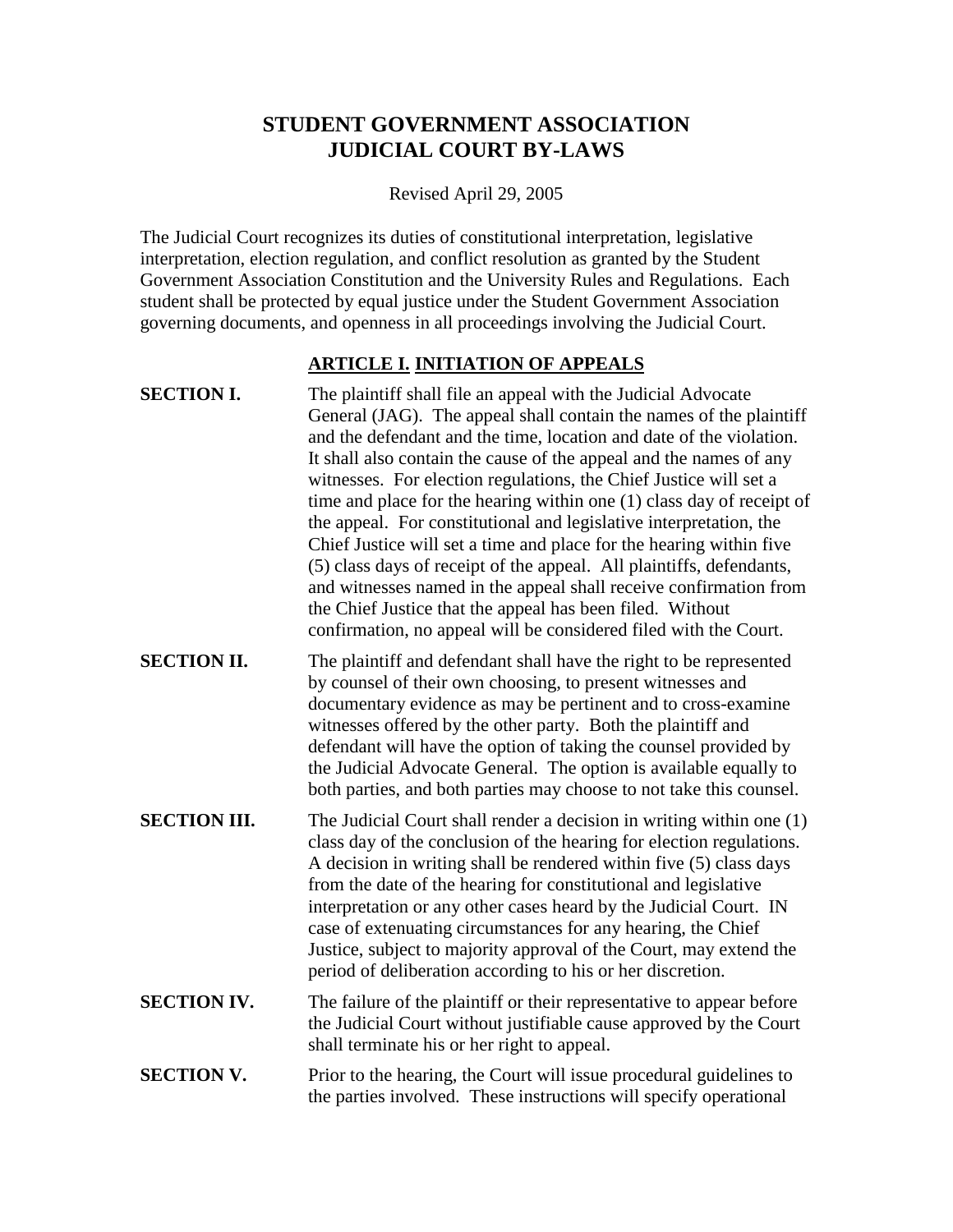policies and restrictions imposed by the Court for the sake of efficiency and effectiveness in the hearings. The intent of these guidelines will be left to the discretion of the Court.

**SECTION VI.** The defendant and plaintiff shall identify their attorneys or representatives to the Court before each hearing begins. No individuals other than those designated representatives shall be allowed to argue the case during the course of the hearing.

#### **ARTICLE II. INTERNAL PROCEDURES**

- **SECTION I.** The Court shall have quorum where there is an acting Chief Justice, who if at all possible should be the appointed Chief Justice, and at least five (5) other acting Associate Justices present at the beginning of a session. Once the session has been called to order, a member may declare himself disqualified due to personal involvement and excuse himself from the session. The quorum will remain and the Court's decisions will be valid.
- **SECTION II.** In case of an abstention on the part of the Chief Justice, the duties of that post shall be filled by an acting Chief Justice selected from the Justices present. This may be done by a simple majority vote of the remaining Justices.
- **SECTION III.** The Student Government Judicial Court shall convene at the discretion of the Chief Justice in order to conduct normal business matters. Three or more Justices may ask the Chief Justice to call a meeting; should the Chief Justice refuse to act, the Justices may call the meeting independently with same quorum and procedure guidelines in effect.
- **SECTION IV.** A majority opinion shall be written by a Justice voting in the majority. A minority opinion is not required, but may be written.
- **SECTION V.** The majority opinion must bear the signature of each Justice voting in the majority. After approval, one copy is to be placed in the Student Government Association Judicial Court permanent file. Others are to be issued to The Battalion for publication and all parties involved.
- **SECTION VI.** The Chief Justice will decide which activities and meetings of the Court require mandatory attendance from the Justices. Upon accumulating more than four (4) unexcused absences, the Justice in question will only continue to serve on the Court at the discretion of the Chief Justice. If after more than four (4) absences, the Chief Justice must show proof of absences on the part of the Justice in question to the Primary Advisor of Student Government Association. Upon gaining the approval of the Primary Advisor, the Chief Justice may carry out the removal of the Justice in question.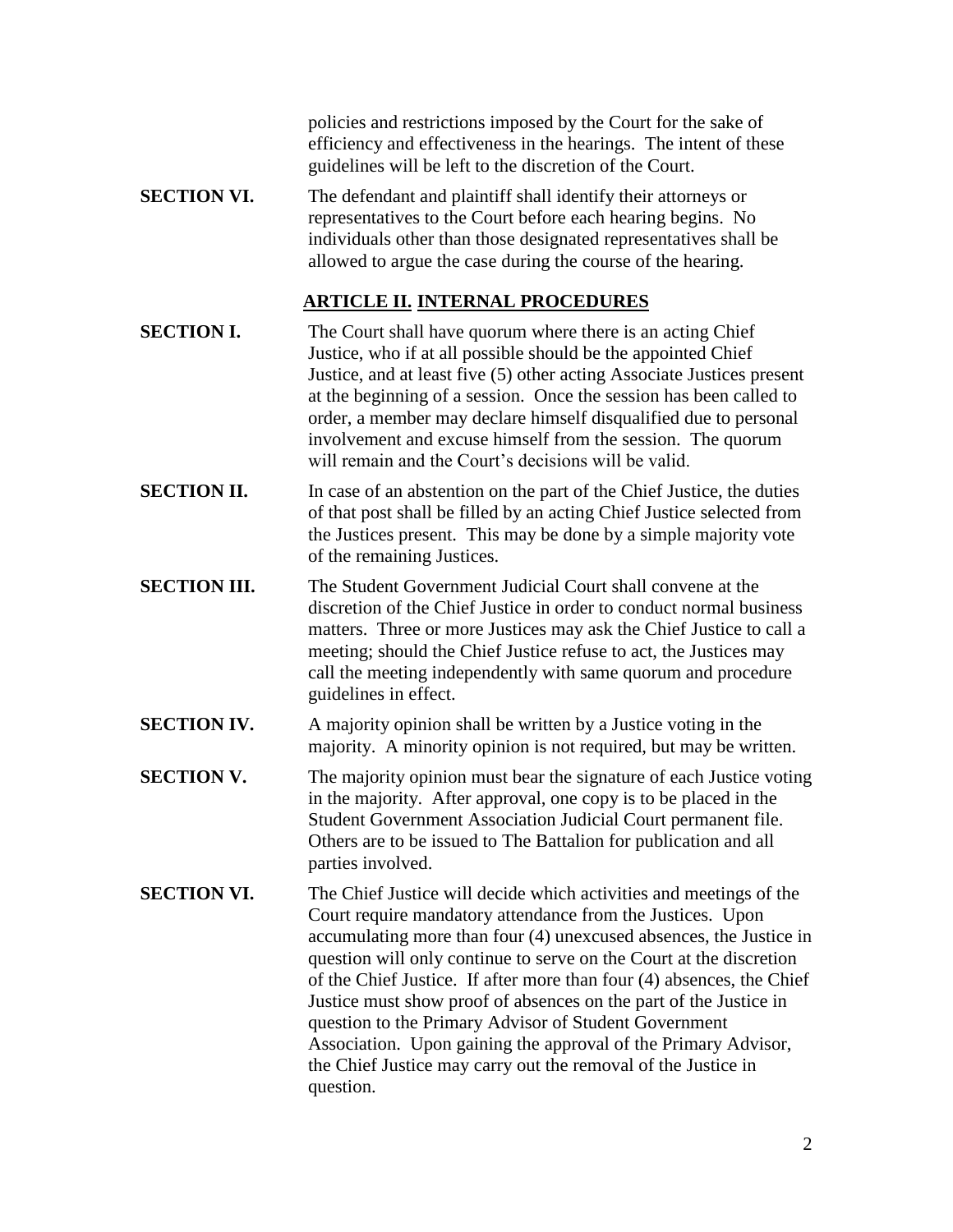#### **SECTION VII.** It shall take a majority vote of the Justices to suspend or change the Rules of Order of the Judicial Court.

# **ARTICLE III. WRITS**

### **SECTION I.**

- (a) A signed, written, and witnessed statement shall be required from any Justice to authorize an injunction in cases pertaining to an election.
- (b) A signed, written, and witnessed statement shall be required from at least three (3) Justices to authorize an injunction in cases pertaining to constitutional, legislative, and any other matters.
- (c) The purpose of the writ of injunction will be to forbid those named in the writ or his agents to  $(1)$  do,  $(2)$  threaten,  $(3)$  attempt, or  $(4)$  continue an act which is unjust, inequitable, or injurious and which cannot be immediately redressed by action of the Court.
- (d) If a hearing is requested, the status of the writ shall be determined by the outcome of the hearing.
- **SECTION II.** Writs of Mandamus may be issued by the Judicial Court to inform S.G.A. officials, that adequate evidence of negligence and/or abuse of their duties and responsibilities has been shown. A case for remedial action or removal may be submitted to/by the Court if adequate evidence is shown that the writ has been ignored.
- **SECTION III.** The Chief Justice will be notified of any and all writs before they are served for the purpose of ensuring proper protocols are followed by all parties involved, and not necessarily to gain the Chief Justice's support for or against the writ's issuance. If a writ is issued without the prior notification of the Chief Justice then the status of the writ will be determined by the Court once the Chief Justice is aware of the writ.

#### **ARTICLE IV. REMOVAL OF JUDICIAL COURT JUSTICES**

#### **SECTION I.** Removal of Associate and Alternate Justices

- (a) A complaint concerning an Associate or Alternate Justice of the Student Government Association Judicial Court may be filed with the Senate Chair of Rules and Regulations by any Senator, and Executive Officer, or Judicial Court Justice.
- (b) Upon receipt of the complaint, the Senate Chair of Rules and Regulations has one week to convene the performance review committee to consider the matter.
- (c) The performance review committee shall be made up of the Student Body President, Chief Justice, and Speaker of the Student Senate. The committee chair shall be the Senate Chair of Rules and Regulations. The chair shall serve as the facilitator of the discussion. If the complaint is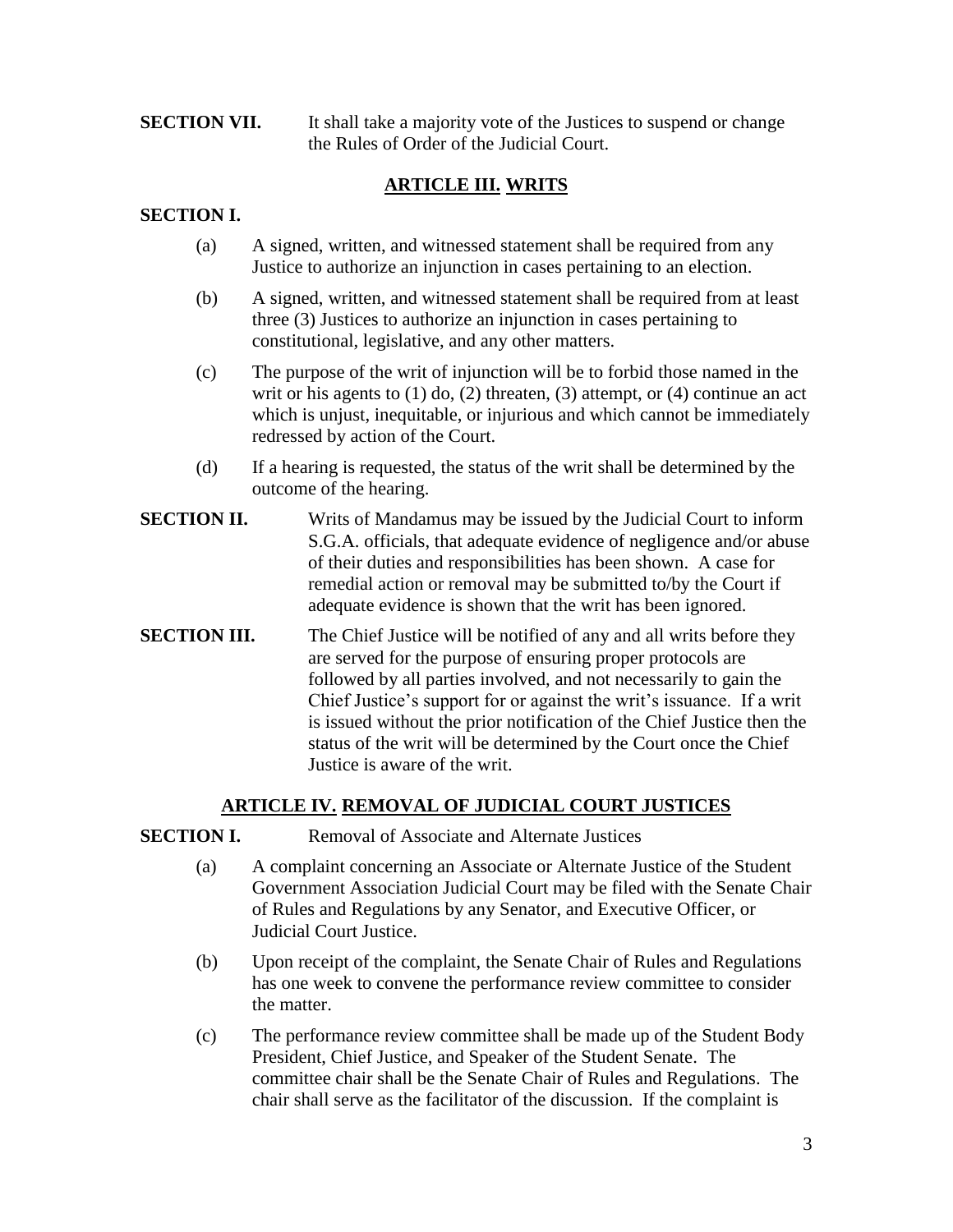made by a Judicial Court Justice or the Judicial Court Chief Justice, that person shall then forfeit his or her position in the review process and any subsequent appeal as secondary to his or her position as the filer of the complaint. The Senate Chair of Rules and Regulations must then select another member of the Judicial Court to serve on the performance review committee. If the complaint is made by the Student Body President, a Vice President shall be selected by the Chief Justice as a replacement for the President on the committee. If the complaint is made by the Speaker of the Senate, the Speaker Pro Tempore shall serve as a replacement on the committee. If the complaint is made by the Chair of Rules and Regulations, the complaint must be filed with the Speaker Pro-Tempore who will then chair the committee.

- (d) The performance review committee shall base their decision on a vote by all members excluding the committee chair. A majority vote is needed to decide in favor of removing the Court Justice in question.
- (e) The Justice in question may appeal the performance review committee's decision to the Senate Rules and Regulations committee minus its Chair. The Rules and Regulations committee must have a majority vote of all vote castors to uphold a removal. Only Senators originally assigned to the Rules and Regulations committee may cast a vote. This special committee has one week from the announcement of the performance review committee's decision to convene and make a decision. This special committee's decision may be appealed to the Primary Advisor of the Student Government Association, who has one week to rule on the matter.

#### **SECTION II.** Removal of the Chief Justice

(a) Following the impeachment of the Chief Justice by the Student Senate, the Chief Justice shall be subject to the process outlined in Section I with the Chief Justice being replaced by a Justice selected by the whole Judicial Court excluding the Chief Justice.

#### **ARTICLE V. ACADEMIC POLICY**

**SECTION I.** No member of the Judicial Court shall be on scholastic or conduct probation with the university. All officers and members must comply with the academic policies set forth in the University Rules and Regulations, as well as have at least a 2.00 cumulative grade point ratio for undergraduate students and at least a 3.00 cumulative and term grade point ratio for graduate students and at least a 3.00 cumulative and term grade point ratio for graduate students for every semester (spring, summer, and fall) while in office.

# **ARTICLE VI. OATH OF OFFICE**

**SECTION I.** I, (state your name), do solemnly swear to faithfully execute to the best of my ability, the office of (state the office) for the Texas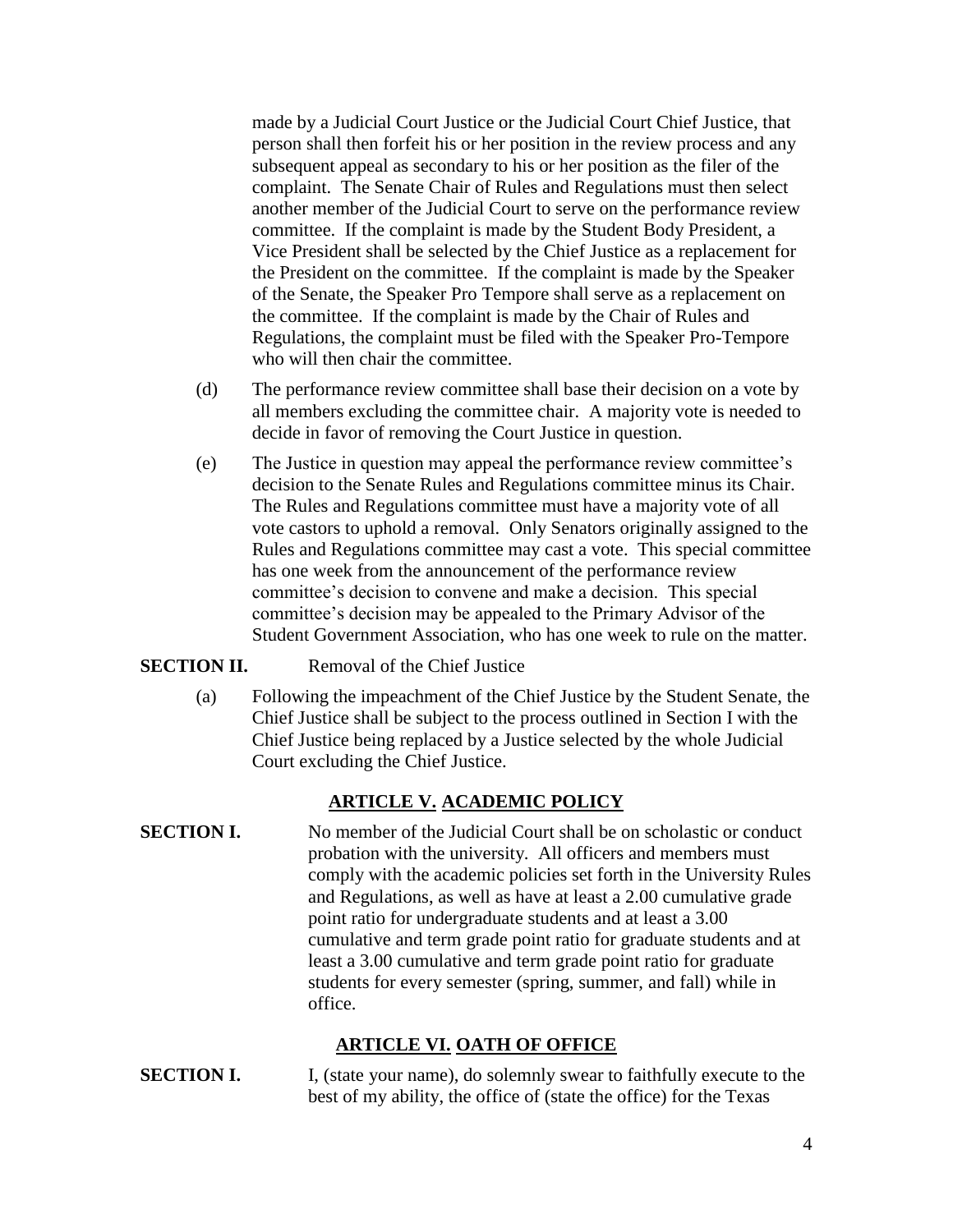A&M University Student Government Association, and at all times to protect the welfare of the student body, and to promote good relations between the students and those concerned with the University.

### **ARTICLE VII. BY-LAW REVISIONS**

**SECTION I.** Amendments to the Judicial Court By-Laws shall be voted on by a two-thirds (2/3) vote of Judicial Court. Revisions of the Judicial Court By-Laws must then be presented by a Justice of the Judicial Court to the Rules and Regulations Committee prior to being placed on the Student Senate agenda. The revisions must then pass Senate with a majority vote of those present and voting.

# **ARTICLE VIII. OFFICER POSITIONS**

- **SECTION I.** The Vice Chief Justice, Treasurer, Judicial Advocate General and Judicial Advocate officer positions shall be selected and appointed by the Chief Justice. The officer positions shall be appointed by the Chief Justice prior to the start of the Fall Elections.
- **SECTION II.** The role of the Vice Chief Justice is to assist the Chief Justice in leading and running the Judicial Court. The Vice Chief Justice shall assist and advise the Chief Justice on issues or matters pertinent to the Judicial Court.
- **SECTION III.** The role of the Treasurer is to, under the direction of the Chief Justice, maintain the finances for the Judicial Court. This includes but is not limited to maintaining records in the Judicial Court Line Item Budget and the Judicial Court Ledger Book, attend monthly budget meetings with the Vice President of Finance, and prepare a new budget proposal for the following year.

#### **SECTION IV.** Judge Advocate General and Judge Advocates

- (a) The Judge Advocate General (JAG) and Judicial Advocates (JA) are non voting officers of the Court.
- (b) The mission of the JAG and JA's is to but not limited to: providing clerical duties for the court, providing appropriate counsel to parties involved during the appeals process, and to help maintain proper court procedure.
- (c) Clerical duties involve taking the filed appeal, working with all parties to set up appeal, securing evidence, and any other duty the court deems necessary.
- (d) The JAG, if the parties accept counsel, appoints a JA or themselves to serve as counsel for the parties. The counsel will then meet the part to decide on a course of action.